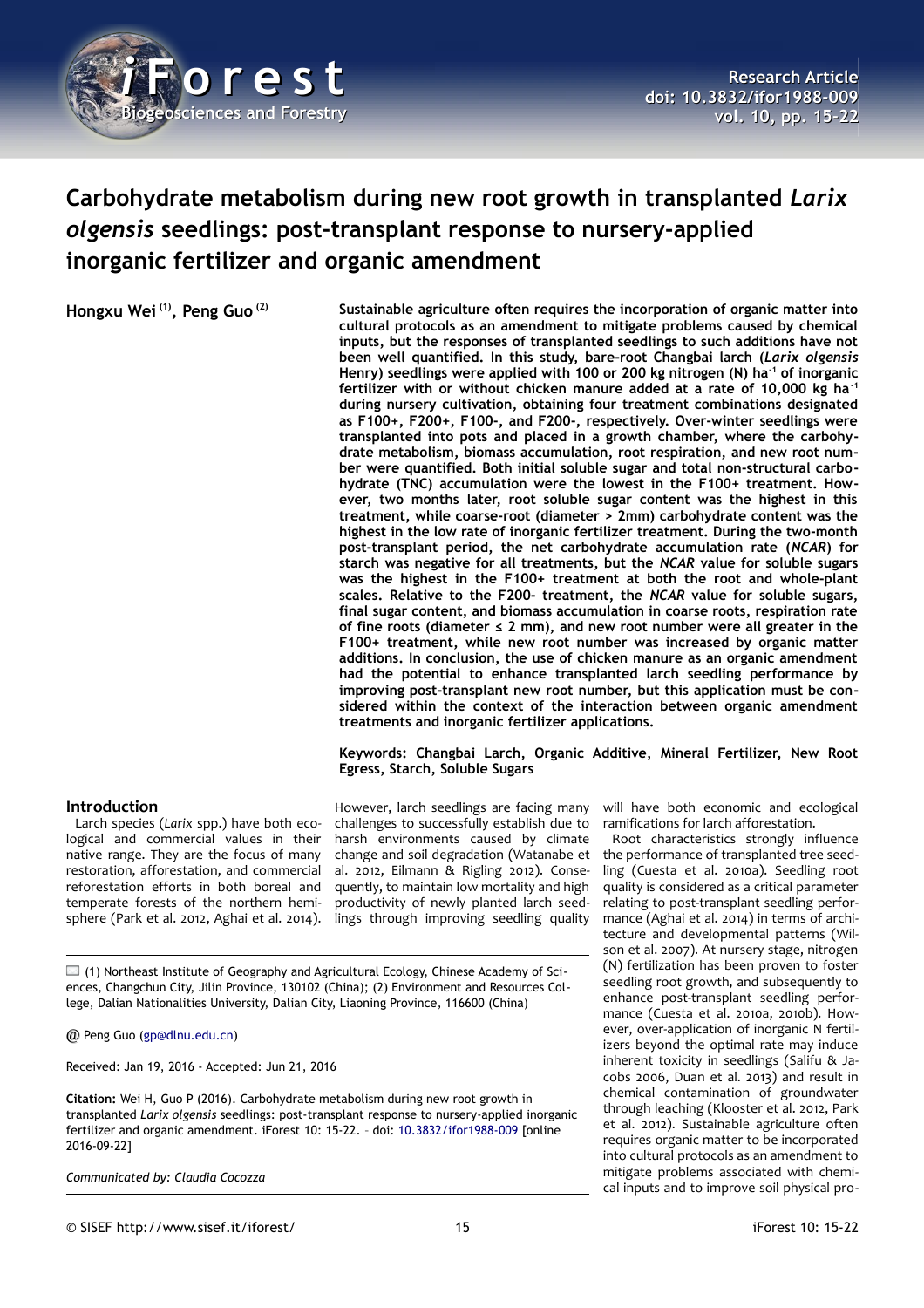perties (Wei et al. 2012a). Organic matter may be added to soils as a substitute for some inorganic fertilizers during tree seedling cultivation so as to alleviate the potential negative impacts of chemical inputs on the environment. For larch seedlings, simultaneous uses of both organic amendments and inorganic fertilizer were found to have a positively interactive effect on nutrient reserves and root quality during nursery culture (Wei et al. 2012a). However, to our knowledge, current literature has not documented sufficient information about post-transplant larch seedling performance with regard to the responses of root growth and carbohydrate metabolism to nursery-applied organic amendments and inorganic fertilizer.

New root production in post-transplant tree seedlings has been demonstrated to rely on stored carbohydrates for several tree species (Sloan & Jacobs 2008, Vargas et al. 2009). Stored carbohydrates are required by newly planted seedlings not only as metabolic substrates but also as regulatory signals for new root growth (Willaume & Pagès 2011). A high proportion of total non-structural carbohydrates (TNC) are consumed by root respiration (Druege et al. 2000, 2004) for maintaining ion gradients across cell membranes and for the maintenance and replacement of proteins, membranes, and other constituents. Roots within different diameter classes have different respiration rates (Chen et al. 2010, Jia et al. 2013), mostly due to changes in diameter-related surface-areas without significant changes in lignification area. However, root carbohydrate metabolism during new root growth has not been thoroughly investigated in newly planted seedlings. It is not clear whether the response of carbohydrate metabolism would change if post-transplant seedlings had different initial carbohydrate statuses.

In China, about 31% of the total forested area is in the northeast region of the country (including Heilongjiang, Jilin, and Liaoning Provinces), corresponding to a forested area of  $-47\times10^4$  km<sup>2</sup> (Zhang 2007). Larch has been promoted for planting as a typical fast-growing tree species by government policy in China for years (Zhang et al. 2000). The northeast Chinese region accounts for 73% (~4.7 million hectares) of the total larch plantations in China (You et al. 2013). Changbai larch (*Larix olgensis* Henry) is one of the most important larch species in Northern China and many other areas of eastern Asia. Recently, it was reported that Changbai larch plantations are declining in distribution or being replaced by other tree species, which was partly the result of low quality of locally cultured Changbai larch seedlings (Wei et al. 2013, 2014, Duan et al. 2013). In a previous study, we found that the interaction between a nursery-applied organic amendment and inorganic fertilizer had a positive effect on the quality of Changbai larch

seedlings (Wei et al. 2012a). This implied that Changbai larch seedlings receiving these nursery treatments would exhibit improved post-transplant performance, but currently no evidence is available to support this hypothesis. In the present study, the same lots of seedlings cultured from the previous study were transplanted to a controlled environment to quantify root performance characteristics. It was hypothesized that: relative to the application of inorganic fertilizer at nursery stage, the combined effects of organic amendment and inorganic fertilizer would result in (1) more carbohydrate reserves and biomass accumulation, (2) higher rates of root respiration, and (3) more new roots.

## **Materials and methods**

#### *Nursery culture of seedlings and fertilization treatments*

Changbai larch seedlings were cultured as bare-root stocks in an open-air nursery (43° 45′ N, 126° 45′ E) near Jilin City, Jilin Province, Northeast China. In local region, the annual precipitation is 650 to 750 mm with less than 200 mm from May to mid-June, and the mean annual temperature is 3 to 5 °C with a mean temperature of 6.5 °C in the early growing season. Soils in the nursery were determined to have 4.79 mg  $kg<sup>-1</sup> NH<sub>4</sub><sup>-1</sup>$ N, 192.88 mg kg<sup>-1</sup> NO<sub>3</sub>-N, 1.60 mg kg<sup>-1</sup> available P, 0.10 dS  $m<sup>-1</sup>$  EC<sub>2.5</sub>, and a pH of 6.51. More specific soil properties can be found in Wei et al. (2012a).

Seeds were collected by employees of Xiaobeihu Forest Station (44° 03′ N, 128° 28′ E) from a local wild stand in Heilongjiang Province, Northeast China. After collection, seeds were transported to the nursery and stored at temperature 0-4 °C. Before sowing, locally prescribed ammonium phosphate (18-46-0) was applied into surface soils (0-20 cm) at a rate of 54 kg N ha<sup>1</sup> in late April. The use of ammonium phosphate and its application rate has been employed as a practical fertilization protocol for Larch culture in Jilin for many years (Wei et al. 2011). Seeds were soaked in 5% potassium permanganate (w/w) solution for 24 h, stratified for 5 days at 0-4 °C, and sown at a density of 700 seeds  $m<sup>2</sup>$  on 3 May 2009. In mid-June 2009, germinated seedlings were thinned to a density of about  $550$  seedlings m<sup>2</sup>. Thinned seedlings were then fertilized at the rate of 200 kg N ha<sup>-1</sup> (F200) using ammonium nitrate (21-0-0) and urea (46-0-0). This rate was performed as the standard practical dose for inorganic fertilizer application of bare-root Changbai larch seedlings locally in Jilin (Wei et al. 2012a, Duan et al. 2013). The other inorganic fertilizer treatment was applied at a lower rate of 100 kg N ha<sup>1</sup> (F100), which was found to result in a fair seedling quality at the end of the nursery production stage (Wei et al. 2012b). Chicken manure was chosen as the organic additive, which had undergone natural decomposition outdoors for nearly 12 months prior to the

experiment and consisted of a local mixture of chicken feces and some soil from the southeastern part of the nursery. Chemical analysis revealed that total N, P and K contents within the chicken manure were 11.93, 8.22 and 12.34 g kg<sup>-1</sup>, respectively, with an EC of 3.51 dS  $m<sup>1</sup>$  and a pH of 8.23. High pH values above 8.0 have also been reported in other chicken manures and their mixtures in compost in other regions (Davis et al. 2006, Irshad et al. 2013). More specific properties of the chicken manure used in the present study can be found in Wei et al. (2012a). Chicken manure was incorporated evenly into amended soils to a depth of 10-15 cm by hand-raking at a rate of 0 (-O) or 10,000 kg (fresh weight) ha<sup>-1</sup> (+O). Chicken manure was applied immediately after the seedling beds were shaped but before the application of basal inorganic fertilizer in late April. Therefore, fertilization treatments were performed as two inorganic fertilizer regimes (the F100 and F200 treatments) combined with or without an organic matter addition (the +O and -O treatments, respectively), which was conducted as a 2 × 2 factorial design containing 4 combined treatments (F100+, F100-, F200+, F200-). Therein, the combined treatment of inorganic fertilizer without organic matter added as an amendment (F200-) was considered to be the control treatment. This treatment is also used as the standard practice for fertilization of bare-root Changbai larch seedlings locally in Jilin Province (Wei et al. 2012a). The experiment was arranged as a randomized complete block design. Three replicated plots were randomly placed for one combined treatment. Each plot had an area of  $1 \times 1$  m with 0.1 to 0.2 m-width buffers between adjacent plots, where plastic barriers were inserted to a depth of 0.2 m to eliminate the potentially lateral movement of nutritional elements between plots.

#### *Seedling sampling and over-winter storage*

On 12 October 2009, when seedlings had formed apical buds and needles were about to fall, they were carefully handlifted with a shovel so as to maintain the whole root system intact. Excavated seedlings were separated into three categories according to their sizes. Sixteen seedlings per nursery plot were then randomly collected from the large-sized seedling category (height ≥ 11 cm, root collar diameter – RCD ≥ 3 mm). Rhizosphere conditions were assumed to be uniform for all investigated seedlings. Large seedlings were used because they met the top I grade of the national standard for larch seedling quality in China and are the preferred size class for use in local larch afforestation. Sampled seedlings were grouped and labeled by treatment combination and nursery plot, then carefully washed to clean residual soil from roots using tap water and rinsed with distilled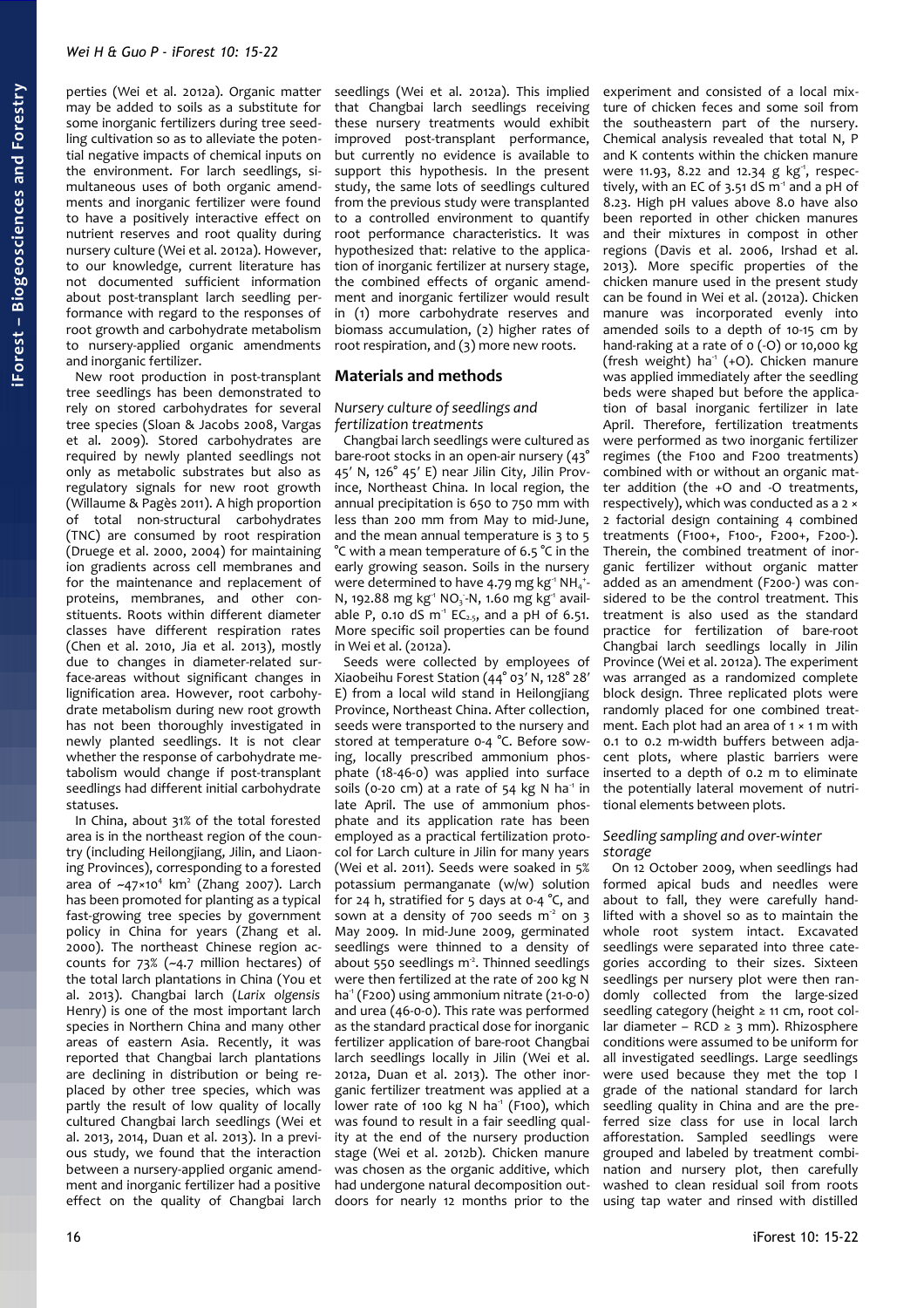water. Roots were handled carefully throughout this procedure to avoid unnecessary damage. Cleaned seedlings were then transported to the Laboratory of Silviculture and Forest Management, Beihua University (43° 84′ N, 126° 61′ E), Jilin City, Jilin Province, Northeast China, and stored in darkness at 0-4 °C to overwinter.

#### *Growth chamber transplant experiment*

On 22 April 2010, one hundred and ninetytwo seedlings, *i.e.*, 16 seedlings per plot at nursery stage, were transported on ice to the laboratory of Beijing Forestry University (40° 00′ N, 116° 35′ E). Two seedlings per plot at nursery stage were measured for their initial height, RCD, and biomass, while an additional two seedlings were destructively harvested to determine initial shoot and root biomass and carbohydrate content. Hence, a total of 48 seedlings were used for initial measurements. The other 144 seedlings (12 seedlings per plot at nursery stage) were moved to an artificially controlled climatic chamber in the Experimental Forest Station of Beijing Forestry University (40 $^{\circ}$  07' N, 116 $^{\circ}$  11' E) at Jiufeng Forest Park, Beijing, China. Seedlings were transplanted into pots (10  $\times$  7  $\times$  20 cm, top diameter × bottom diameter × height, one seedling per pot) filled with 1:1 (V/V) Pindstrup® substrate (SP., Pindstrup Mosebrug A/S, Ryomgaard, Denmark) and vermiculite. In the climatic chamber, day/ night air temperature was set to be 26/20 °C with 70% relative humidity (RH) and an 18 h photoperiod. An RH of 70% approximates the annual ambient RH of the native range of Changbai larch near Changbai Mountain (Zhang & Li 1984). This RH also approximates to occur at one m height aboveground where bare-root Changbai larch seedlings are cultured in Jilin (Xu et al. 2010). Illumination was provided by 200- W plant growth lamps (Oudi<sup>TM</sup> Co., Huzhou, Zhejiang, China), which promised a photosynthetic photon flux density (PPFD) to be 150 µmol  $m<sup>2</sup> s<sup>-1</sup>$  measured at seedling apical tip. The 18-h photoperiod has been considered sufficient for seedling growth and a PPFD of  $\sim$ 150 µmol m<sup>2</sup> s<sup>1</sup> was the light intensity observed in the environment where Changbai larch saplings were regenerated (Zhu et al. 2008, Wei et al. 2013). All transplanted seedlings were watered using nutritional solutions every two days at a rate of 200 ml seedling<sup>1</sup> each time. The solution included essential mineral elements which have been found to benefit growth of transplanted Changbai larch seedlings (Wei et al. 2013). Briefly, solutions delivered a total sum of nutrients per year: 4 mM NH<sub>4</sub>NO<sub>3</sub>, 0.5 mM K<sub>2</sub>HPO<sub>4</sub>, 0.5 mM KCl, 1 mM CaCl, 0.6 mM  $MgSO_4·7H_2O$ , 20  $\mu$ M FeCl<sub>3</sub>·6H<sub>2</sub>O, 6  $\mu$ M MnCl<sub>2</sub>·4H<sub>2</sub>O, 16  $\mu$ M  $H_3BO_3$ , 0.3  $\mu$ M ZnCl<sub>2</sub>, 0.3  $\mu$ M CuCl<sub>2</sub>·2H<sub>2</sub>O, and 0.3  $\mu$ M NaMoO<sub>4</sub>.2H<sub>2</sub>O. All pots were randomly placed and rearranged every two days so as to eliminate possible edge effects.

*Sampling, measurement, and chemical analysis of transplanted seedlings*

Transplanted seedlings were harvested and transported to the laboratory of Beijing Forestry University on 22 June 2010. Twelve harvested seedlings per plot at nursery stage were separated into three groups with each including four seedlings. New roots were characterized as white, supple, and un-lignified ones, while old roots were brown and lignified. Roots of seedlings were washed free of substrates before being cut and separated into shoots and roots, and roots was further separated into three diameter classes: coarse roots (diameter > 2 mm), medium fine roots (diameter of 1-2 mm), and very fine roots (diameter of 0-1 mm). The number of new roots for each seedling was measured by counting for white juvenile root tips. Thereafter, biomass of each separated seedling sections was measured after being ovendried at 70 °C for 48 h.

The respiration rates of roots within different diameter classes were measured using an infrared gas analyzer (IRGA) Model 7000 (Li-Cor, Inc., Lincoln, NE, USA), which was connected by a columnar cuvette (9.5  $\times$  3 cm, length  $\times$  inner diameter). During the measurement, root sections were folded in wet paper towels and placed into the cuvette, which was wrapped with aluminum foil so as to keep the inside completely dark. Both ends of the cuvette were sealed with rubber plugs through which two tubes were inserted to create both airflow entrance and exit. Each measurement was allowed to equilibrate for 15 min until the maximum  $CO<sub>2</sub>$  concentration reached approximately 1,000 μmol mol<sup>1</sup> and a RH of 80% with a temperature range from 27 to 28 °C. The CO<sub>2</sub> efflux rate was logged every 0.5 s from its steadystate, with an air velocity of approximately 1.25 L min<sup>-1</sup>. During the measurement, a technical control was involved with no sampled roots placed in the cuvette, and the mean respiration rate of controls was subtracted from root respiration values.

Carbohydrate concentrations of seedling organs were analyzed after the fresh mass measurement. Determination methods were adapted from Wei et al. (2014): a 0.5 g sample was placed in a 10 ml glass test tube with 5 ml distilled water inside, covered by a plug, and incubated in a boiling water bath for 1 h. After removal of the supernatant (which was used for soluble sugar determination as described below), the residue was washed with 25 ml distilled water and oven-dried at 70 °C for 48 h. Starch was extracted from this dried residue with an HCl extraction method: 5 ml of 3% HCl was added to a test tube with the residue, which was then hydrolyzed in a boiling water bath for 3 h. Soluble sugar and starch contents were determined by a colorimetric method: one ml extracted solution was filtered through Whatman No. 42 filter paper into a 50 ml volumetric flask to which 1 ml of 25  $%$  HCl was then

added, and the solution was hydrolyzed for 30 minutes; next, 1 ml of a 28 % phenol solution was added, immediately by 5 ml of concentrated sulphuric acid added rapidly, directing the stream on to the liquid surface. The flask was then shaken by hand for 1 min, cooled at room temperature for 5 min, neutralized with NaOH solution, and diluted to the volume of 50 ml with distilled water. Carbohydrate concentration was determined using a spectrophotometer at 490 nm (UV-Visible 8453, Agilent Technologies Inc., Santa Clara, CA, United States).

*Parameter calculation and data analysis* Net carbohydrate accumulation rate (*NCAR*) was calculated as (eqn. 1):

$$
NCAR = \frac{\ln CC_2 - \ln CC_1}{t_2 - t_1} \cdot 1000
$$

where  $CC_1$  and  $CC_2$  were the total nonstructural carbohydrate contents (*µ*g) in the seedlings sampled at day  $t_1$  and  $t_2$ , respectively;  $t_1$  (d) and  $t_2$  (d) represent the time when seedlings were transplanted and harvested, respectively.

For post-transplant data analysis, new root numbers, biomass, carbohydrate (sugar, starch, and TNC) concentrations and contents (concentration × biomass), *NCAR* and root respiration rates were tested as dependent variables. The inorganic fertilizer treatment and organic amendment were included as main effects, and each treatment combination was represented by three replicates (*n* = 3). Data were analyzed using the General Linear Model (GLM) in SAS 9.0 (SAS Institute Inc., Cary, NC, USA). For pre-transplant seedlings, root biomass and carbohydrate contents were analyzed as dependent variables as described above. For transplanted seedlings, new root number, biomass, carbohydrate contents, *NCAR*, and root respiration rate were compared separately for each root diameter class. When analysis of variance (ANOVA) indicated significant effects (*P* < 0.05), Tukey's Studentized Range Test was used to identify the significant differences among treatments  $(a = 0.05)$ .

# **Results**

#### *Seedling carbohydrate storage in roots before transplant*

On 22 April 2010, initial root soluble sugars and TNC contents and concentrations in pre-transplant seedlings showed significant responses to nursery-applied treatments [\(Tab. 1\)](#page-3-0). Initial root soluble sugar content and concentration in the F100- and F200+ treatments were at least 20% higher than those in the F100+ treatment [\(Fig. 1\)](#page-3-1), and the highest TNC content was detected in the F200+ treatment [\(Fig. 1A](#page-3-1)). The main effect of organic amendment on soluble sugar concentration was found to be significant [\(Tab. 1\)](#page-3-0).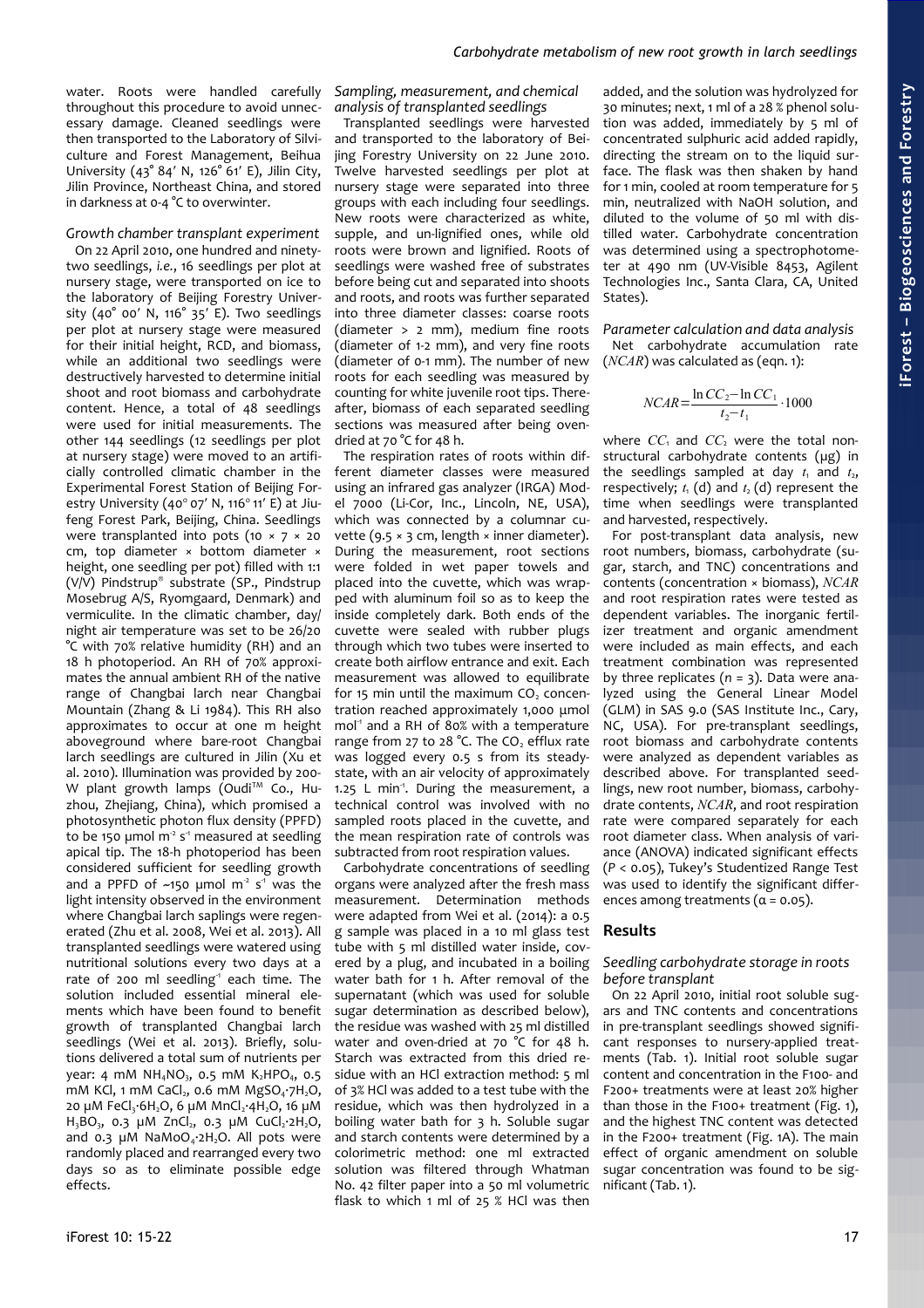<span id="page-3-0"></span>**Tab. 1** - *F* values from ANOVA for the influence of inorganic fertilizer (F), organic amendment (O), and their interaction (F×O) applied at nursery stage in 2009 on root carbohydrate contents, concentrations, and biomass accumulation in Changbai larch ( *Larix olgensis* Henry) seedlings before and after transplant on 22 April and 22 June 2010, respectively. (\*): *P* < 0.05; (\*): *P* < 0.01; (\*\*\*): *P* < 0.001.

| <b>Before/After</b> | <b>Root Diameter</b> | Source of |               | Carbohydrate content |            |               | Carbohydrate concentration |            | <b>Biomass</b>      |
|---------------------|----------------------|-----------|---------------|----------------------|------------|---------------|----------------------------|------------|---------------------|
| Transplant          | (mm)                 | variation | <b>Sugars</b> | Starch               | <b>TNC</b> | <b>Sugars</b> | <b>Starch</b>              | <b>TNC</b> |                     |
| Before              | Whole roots          | F         | 0.75          | 2.65                 | 2.56       | 0.01          | 2.78                       | 1.93       | 0.66                |
| (22 April 2010)     |                      | 0         | 1.00          | 0.41                 | 0.01       | 13.97**       | 0.29                       | 4.44       | 5.24                |
|                     |                      | F×0       | 38.09***      | 0.19                 | $5.63*$    | 85.30***      | 0.76                       | $11.19*$   | 0.09                |
| After               | $0 - 1$              |           | 2.84          | 0.50                 | 2.71       | 1.18          | 0.18                       | 1.18       | 2.74                |
| (22 June 2010)      |                      | O         | 3.09          | 0.38                 | 0.65       | 1.42          | 1.78                       | 0.01       | 4.85                |
|                     |                      | F×0       | 1.84          | 2.55                 | 0.01       | 1.11          | 3.95                       | 0.44       | 1.35                |
|                     | $1 - 2$              |           | 0.80          | 0.71                 | 0.95       | 1.29          | 2.12                       | 2.02       | 3.59                |
|                     |                      | O         | $6.30*$       | 0.37                 | 4.39       | $6.45*$       | 0.10                       | 4.03       | 0.30                |
|                     |                      | F×0       | 3.28          | 0.19                 | 2.28       | 3.90          | 0.17                       | 2.65       | 0.18                |
|                     | >2                   |           | $11.68**$     | $6.03*$              | $9.95*$    | 1.98          | 0.88                       | 1.62       | 94.83***            |
|                     |                      | O         | 1.95          | 0.16                 | 0.82       | 0.77          | 1.52                       | 1.50       | 101.51***           |
|                     |                      | FxO       | $5.50*$       | 0.05                 | 7.86*      | 3.32          | 0.27                       | 2.52       | $5.82*$<br>32.62*** |
|                     | Whole roots          | F         | $7.85*$       | 1.83                 | $5.52*$    | 0.52          | 0.09                       | 0.35       |                     |
|                     |                      | 0         | 0.82          | 0.07                 | 0.05       | 2.33          | 2.16                       | 3.71       | 34.39***            |
|                     |                      | F×0       | $5.83*$       | 0.81                 | 0.01       | 0.84          | 1.41                       | 0.27       | 3.75                |



<span id="page-3-1"></span>**Fig. 1** - Initial soluble sugar and starch contents (A) and soluble sugar and total non-structure carbohydrate (TNC) concentrations (B) in roots of Changbai larch seedlings before transplant on 22 April 2010 in response to combined treatments of inorganic fertilizer (F200 and F100) and organic amendment ("+" and "-") applied during nursery stage in 2009. Results for starch content were not statistically different. Different lowercase letters above columns indicate significant differences at *P* < 0.05 level. Upper letters were labeled for TNC content and lower letters were labeled for soluble sugar content. Error bars indicate standard errors.



<span id="page-3-2"></span>**Fig. 2** - Soluble sugar (A) and total non-structure carbohydrate (TNC) contents (B) of roots by diameter class (0-1 mm, 1-2 mm, and >2 mm) in Changbai larch seedlings two months after transplant on 22 June 2010 in response to combined treatments of inorganic fertilizer (F200 and F100) and organic amendment ("+" and "-") applied during nursery stage in 2009. Different lowercase letters above columns indicate significant differences at *P* < 0.05 level. Error bars indicate standard errors.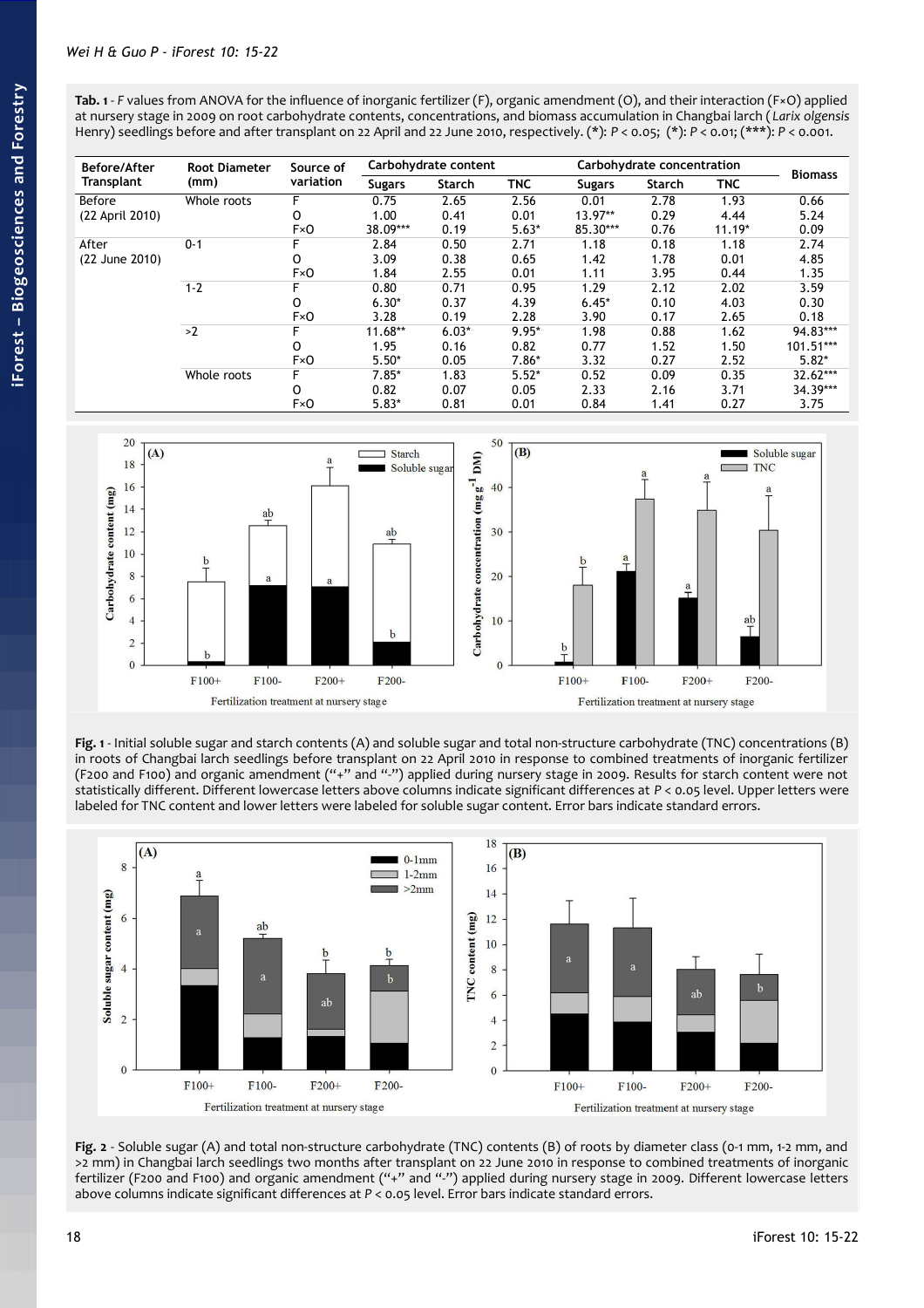

<span id="page-4-2"></span>**Fig. 3** - Net carbohydrate accumulation rates (*NCAR*) for soluble sugars, starch, and total non-structural carbohydrates in roots (A) and whole plants (B) for Changbai larch seedlings two months after transplant on 22 June 2010 in response to combined treatments of inorganic fertilizer (F200 and F100) and organic amendment ("+" and "-") applied during nursery stage in 2009. For a given chemical fraction, different lowercase letters above columns indicate significant differences at *P* < 0.05. Significant means separations for soluble sugars are labeled as "a", "b", and/or "c", while those for TNC are labeled as x or y. Error bars indicate standard errors.

*Carbohydrate reserves in roots after transplant*

On 22 June 2010, both soluble sugar and TNC contents of coarse roots were greater in the F100+ and F100- than in the F200 treatment [\(Fig. 2\)](#page-3-2). For whole roots, soluble sugar content in the F100+ treatment was greater by 81% and 66% than that in the F200+ and F200- treatments, respectively [\(Fig. 2A](#page-3-2)). Inorganic fertilizer applications during the nursery stage significantly influenced root carbohydrate contents after transplant [\(Tab. 1\)](#page-3-0). In coarse roots, starch content in the F100 treatment  $(2.52 \pm 1.04)$ mg) was greater than that in the F200 treatment by 105% (1.23 ± 0.26 mg). Organic amendment treatments during the nursery

stage resulted in decreases of 67% and 69% for soluble sugar content  $(+0: 0.49 \pm 0.26)$ mg;  $-0$ : 1.50  $\pm$  0.99 mg) and concentration  $(+0: 10.10 \pm 5.42 \text{ mg g}^3; -0: 32.62 \pm 22.15 \text{ mg}$ g -1) in roots with diameter of 1-2 mm,

respectively. Soluble sugar concentrations in post-transplant shoots on 22 June were 42.91 ± 15.80 mg  $g<sup>-1</sup>$ , which was 120% higher relative to that in pre-transplant seedlings  $(n = 6, P = 0.0075)$ .

<span id="page-4-1"></span>**Tab. 2** - *F* values from ANOVA for the influence of inorganic fertilizer (F), organic amendment (O), and their interaction (F×O) applied at nursery stage in 2009 on root respiration rate and new root numbers in Changbai larch (*Larix olgensis* Henry) seedlings after transplant. (\*): *P* < 0.05.

| Source of |          | New root |         |          |
|-----------|----------|----------|---------|----------|
| variation | $0-1$ mm | $1-2mm$  | $>2$ mm | number   |
|           | $11.21*$ | 3.60     | 0.35    | $6.96*$  |
| Ő         | 2.84     | $5.79*$  | 0.16    | $11.07*$ |
| F×0       | $5.14*$  | $8.50*$  | 0.20    | $6.01*$  |



<span id="page-4-0"></span>**Fig. 4** - New root number (A) and respiration rate of roots by diameter class (0-1 mm, 1-2 mm, and >2 mm) (B) in Changbai larch seedlings two months after transplant on 22 June 2010 in response to combined treatments of inorganic fertilizer (F200 and F100) and organic amendment ("+" and "-") applied during nursery stage in 2009. Different lowercase letters above columns indicate significant differences at *P* < 0.05. Significant means separations for roots 0-1 mm diameter are labeled with "a" and "b", while those for roots of 1-2 mm diameter are labeled with "x" and "y". Error bars indicate standard errors.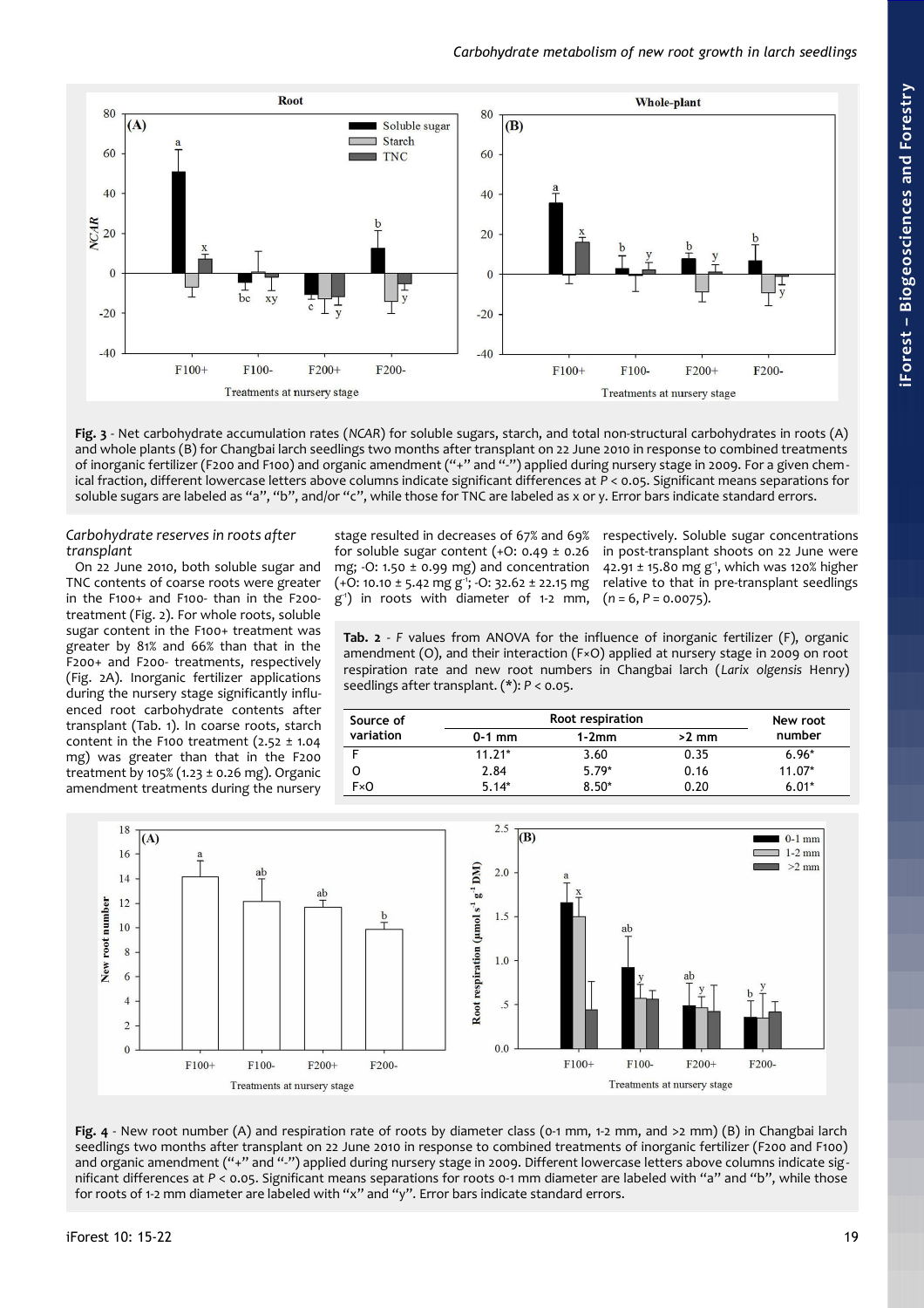#### *Post-transplant carbohydrate metabolism*

During the first two months after transplant, there were significant interaction effects between nursery-applied inorganic fertilizer and organic amendment treatments on *NCAR*s for soluble sugars (*P* = 0.0227 and *P* = 0.0264) and TNC (*P* < 0.0001 and  $P = 0.0020$  at both root and wholeplant scales. *NCAR*s for both soluble sugars and TNC were the highest in the F100+ treatment. Most values of *NCAR* for starch were negative and not statistically different among treatments [\(Fig. 3\)](#page-4-2). Root *NCAR* for soluble sugars was higher in the F200 treatment than in the F200+ treatment.

#### *Post-transplant biomass accumulation in roots*

On 22 June 2010, coarse root biomass was the greatest in the F100+ treatment (194.36 ± 11.98 mg), followed by the F100- and F200+ treatments (118.98  $\pm$  12.83 mg and 121.01 ± 14.86 mg, respectively), and reached the least value in the F200- treatment (74.76 ± 2.17 mg – *P* = 0.0423). Seedlings receiving organic amendment during nursery stage had greater whole-root biomass by 38% (+0:  $0.33 \pm 0.06$  mg; -0:  $0.24 \pm$ 0.04 mg – *P* = 0.0004), while seedlings in the F100- treatment had greater wholeroot biomass than those in the F100+ treatment (0.33 ± 0.07 mg and 0.24 ± 0.04 mg, respectively  $-P = 0.0003$ ).

## *New root growth and root respiration*

The interaction between organic amendment and inorganic fertilizer treatments significantly affected new root numbers [\(Tab. 2\)](#page-4-1). From 22 April to 22 June 2010, seedlings in the F100+ treatment developed the most new roots, which was 44% more than those observed in the F200 treatment [\(Fig. 4A](#page-4-0)).

The interaction of organic amendment and inorganic fertilizer treatments could also influence root respiration rate [\(Tab. 2\)](#page-4-1). Respiration rates in fine roots of 0-1 mm and 1-2 mm in diameter were higher in the F100+ treatment than in the F200- treatment (*P* = 0.0286 and 0.0195, respectively), but similar results was not detected for coarse roots [\(Fig. 4B](#page-4-0)).

# **Discussion**

During nursery culture, Changbai larch seedlings were applied with approximately 18 or 36 mg N seedling<sup>1</sup>, respectively, but received a total dose of about 112 mg N seedling<sup>1</sup> in solution during the first two months after transplant. Thus, the overall fertilizer dose in the second year was higher than that applied in the first year, and the high level of N supplied in solution after transplant likely had some effects on transplanted seedling roots. The dose of 112 mg N seedling<sup>1</sup> in our study was much lower than those used for transplanted stocks in studies from Spain (Oliet et al. 2009) and USA (Jacobs et al. 2005). All seedlings received a uniform dose during

the post-transplant growth phase; consequently, post-transplant solution-supplied N was unlikely to result in different root responses observed in this study. In an applied context, the nutrient-enriched solution provided to seedlings in this study could simulate transplant conditions in necessary situations where seedlings are supplied with controlled-released fertilizer at out-planting to improve their potentially future performance (Oliet et al. 2009, Sloan & Jacobs 2013).

## *Biomass accumulation*

The great root biomass observed in the F100+ treatment resulted from TNC accumulation in coarse roots where root biomass and TNC accumulation had a significant positive correlation (*n* = 12, *R* = 0.5764, *P* = 0.0498). Coarse roots provide structural support to transplanted seedling growth through secondary thickening (Costa et al. 2014). However, according to Wilson et al. (2007) and Wei et al. (2013), greater root biomass with larger tap and woody roots may lead to two main results of N uptake by fine roots: to limit the proliferation of fine roots but to promote the rate of N influx into fine root cells. In the present study, greater root biomass was observed in the lower rate of inorganic fertilizer treatment and in the organic amendment treatment, both of which coincided with TNC accumulation in coarse roots. Thus, according to these biomass accumulation results, we accept our first hypothesis.

# *Root respiration and new root growth*

The trend in declining respiration rates with increasing root diameter which appeared in our study has already been identified for mature trees (Chen et al. 2010, Jia et al. 2013). Fine root respiration rate changes among treatments coincided with general patterns observed for soluble sugars, TNC, and biomass accumulation in coarse roots, potentially suggesting the function of root carbohydrate storage to fuel root respiration (Anderson et al. 2010). Intensive soluble sugar depletion by respiration during new root growth has also been shown in cuttings of some *Pelargonium* species (Druege & Kadner 2008). Additionally, both carbohydrate decline (Druege et al. 2004) and root respiration (Reich et al. 1998) are related to inherent N status, which was controlled by nurseryapplied treatments. Hence, it is reasonable to accept our second hypothesis.

Higher respiration rates of roots of posttransplant seedlings in the lower rate of the inorganic fertilizer treatment may resulted from a greater seedling N reserve (Druege et al. 2000), which usually contributes to more new root egress (Cuesta et al. 2010a, 2010b) because many critical functions during new root growth depend upon root respiration for an energy supply (Reich et al. 1998, Apostol et al. 2007). In a previous study, Wei et al. (2012a) reported

that a lower rate of the inorganic fertilizer treatment promoted seedling quality by enhancing N reserves. This conclusion was continuously strengthened in our study, likely due to more new root egress in the same treatment (Apostol et al. 2007, Sloan & Jacobs 2008, Carles et al. 2011). On the other hand, the nursery-applied organic amendment treatment also resulted in more new roots after transplant, which was attributed to better initial root quality as characterized by tap root length and lateral root number before transplant (Wei et al. 2012a, Wilson et al. 2007). Therefore, the final result of more root number in the F100+ treatment was related to a continuous influence from nursery treatments through the changes of root respiration.

## *Carbohydrate accumulation before transplant*

Before transplant, starch storage in initial roots was not different for either content or concentration among nursery treatments. Temperature during storage can lead to starch depletion throughout the period from seedling lifting at fall to transplant at spring (Pagter & Arora 2013). During this time, starch is depleted mainly through respiration. Also carbohydratemetabolism-related enzymatic activity can at least partly result in starch depletion, such as starch granule bound endoamylase and starch phosphorylase (Elle & Sauter 2000). Therefore, the null effect of nursery treatments on initial starch status might result from the temperature impact during storage. However, the proportion of starch to TNC reserves was as high as 68% in initial roots of Changbai larch seedlings in this study, which was higher than that in roots of *Sabina prezewalskii* Kom. (SP), *S. Chinensis* (Lin.) Ant. (SC) (~38% – Chen et al. 2012), and some poplar species (~35% – Regier et al. 2010). In our study, although Changbai larch seedlings suffered some level of transplant shock during processes of seedling lifting, moving out of storage, and removal of soils at root-surface (Druege et al. 2000, Wang & Zwiazek 2001), the high proportion of starch to TNC suggests that the substantial starch reserves within seedlings may not have been depleted intensively at the beginning of the growth chamber experiment. Transplant shock was unlikely to seriously interfere with initial carbohydrate status. Nevertheless, decline of soluble sugars in the F100+ treatment in initial seedling roots led to differentiation of carbohydrate statuses among treatments. According to former results, greater N reserves were created in annual organs of seedlings in the F100+ treatment at the end of nursery cultivation due to greater biomass accumulation and higher N concentration in stems (Wei et al. 2012a). These additional N reserves in seedlings in the F100+ treatment may have resulted in increased carbohydrate consumption and the devotion of more assimilated carbon to growing structures (Margolis & Waring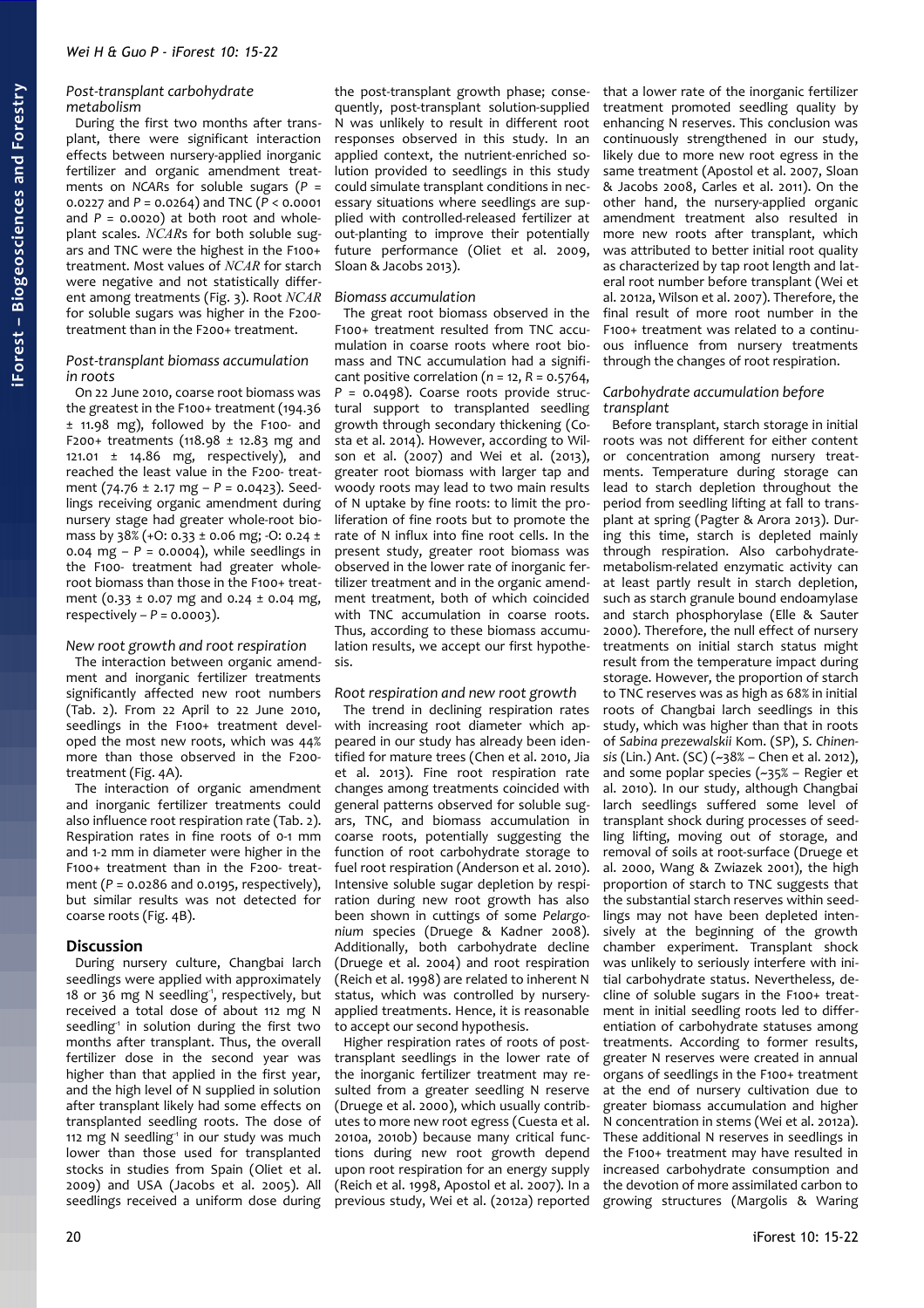1986, Druege et al. 2000, 2004). For Changbai larch seedlings, it has also been reported that nursery fertilization would result in starch depletion (Wei et al. 2014).

## *Post-transplant carbohydrate metabolism and accumulation*

During the period from 22 April to 22 June 2010, starch was intensively depleted, resulting in negative values of *NCAR* for starch at both root and whole-plant scales. Starch reduction in early stages of posttransplant seedling growth was caused by shoot growth (Willaume & Pagès 2011) and new root egress (Sloan & Jacobs 2008, Vargas et al. 2009, Willaume & Pagès 2011). We employed the low light intensity of 150 umol  $m^2 s^4$  with the aim of mimicking the natural conditions of Changbai larch regeneration, but this light intensity was also found to result in poor performance of regenerated Changbai larch seedlings (Zhu et al. 2008). Some studies have reported that light compensation point (*LCP*) for Changbai larch seedlings is ~40 µmol  $m^2 s^1$ (Zhao et al. 2007, Mao et al. 2010), while the *LCP* for this species ranged from 100 to 170  $\mu$ mol m<sup>2</sup> s<sup>1</sup> (Wang et al. 2002). Hence, we surmise that the light intensity at 150  $\mu$ mol m<sup>2</sup> s<sup>-1</sup> in the present study may be insufficient to support the growth of Changbai larch seedlings and may have impaired their net C assimilation (Schluter et al. 2003, Druege et al. 2004). According to our results about starch metabolism, lower starch concentration in the F200+ treatment could be attributed to a greater starch depletion in shoots due to inefficient starch production under the low light intensity. The nursery-applied organic amendment treatment resulted in a significant effect on fine roots in initial seedlings, but had no effect on N reserves (Wei et al. 2012a), which led to the lack of response observed for current-season starch metabolism.

In the F100- and F200+ treatments, values of *NCAR* for soluble sugars were negative in roots but positive at the whole-plant scale. Aside from the impact of insufficient photosynthetic production under the low light intensity, these results also suggest that most soluble sugars were retained in shoots, leading to intensive soluble sugar depletion in roots (Margolis & Waring 1986). Compared to these two treatments, final root soluble sugar contents were greater in the F100+ treatment, suggesting that seedlings in the F100+ treatment were more efficient to assimilate soluble sugars for new root formation (Druege & Kadner 2008) compared to those in the F100 treatment. Greater soluble sugar content in whole roots of seedlings in the lower rate of inorganic fertilizer treatment resulted from the greater soluble sugar accumulation in coarse roots, suggesting a lowcost of consumption of soluble sugars for new root growth in this treatment.

## **Conclusions**

This study indicated that, relative to the inorganic fertilizer treatment at nursery stage, a lower rate of inorganic fertilizer treatment with organic additive could benefit roots of post-transplanted Changbai larch seedlings in carbohydrate assimilation, biomass accumulation, and fine root respiration. The effect of the single treatment of inorganic fertilizer supplied at 200 kg N ha $<sup>1</sup>$  can be overcome by the treat-</sup> ment of half-dose-rate of 100 kg N ha<sup>1</sup> with chicken manure added at the rate of 100 kg N ha<sup>-1</sup>. Obviously, the implementation of organic amendment contributed to the relief of contamination through the replacement of some inorganic fertilizers. Our results also highlight the potential of incorporating organic amendments into the cultural protocol of larch seedling culture so as to improve their quality and transplant performance, but the application should be considered to be employed in the context with interactive inorganic fertilizers at a reasonable rate.

## **Acknowledgements**

This work was supported by the "Dalian Science and Technology Project (2014B11 NC078)", "Key Deployment Project of Chinese Academy of Sciences (KFZD-SW-302- 03)", "Natural Science Foundation of China (31170168)", "National Spark Program project (2013GA651006)", "National Torch Plan Project (2012GH531899)", "Program for Liaoning Excellent Talents in University (LR2013055)", and "Liaoning province science and technology plan (2011209001)".

## **References**

- Aghai MM, Pinto JR, Davis AS (2014). Container volume and growing density influence western larch (*Larix occidentilis* Nutt.) seedling development during nursery culture and establishment. New Forests 45 (2): 199-213. - doi: [10.1007](http://dx.doi.org/10.1007/s11056-013-9402-8) [/s11056-013-9402-8](http://dx.doi.org/10.1007/s11056-013-9402-8)
- Anderson LJ, Derner JD, Polley HW, Gordon WS, Eissenstat DM, Jackson RB (2010). Root response along a subambient to elevated  $CO<sub>2</sub>$ gradient in a C-3-C-4 grassland. Global Change Biology 16 (1): 454-468. - doi: [10.1111/j.1365-2486.](http://dx.doi.org/10.1111/j.1365-2486.2009.01975.x) [2009.01975.x](http://dx.doi.org/10.1111/j.1365-2486.2009.01975.x)
- Apostol KG, Jacobs DF, Wilson BC, Salifu KF, Dumroese RK (2007). Growth, gas exchange, and root respiration of *Quercus rubra* seedlings exposed to low root zone temperature in solution culture. Forest Ecology and Management 253(1-3): 89-96. - doi: [10.1016/j.foreco.2007.04.](http://dx.doi.org/10.1016/j.foreco.2007.04.054) [054](http://dx.doi.org/10.1016/j.foreco.2007.04.054)
- Carles S, Lamhamedi MS, Stowe DC, Bernier PY, Veileux L, Margolis HA (2011). Relationship between frost hardiness, root growth potential, and photosynthesis of nursery-grown white spruce seedlings. Annals of Forest Science 68 (8): 1303-1313. - doi: [10.1007/s13595-011-0138-3](http://dx.doi.org/10.1007/s13595-011-0138-3)
- Chen DM, Zhou LX, Rao XQ, Lin YB, Fu SL (2010). Effects of root diameter and root nitrogen concentration on *in situ* root respiration among different seasons and tree species. Ecological Research 25 (5): 983-993. - doi: [10.1007/s11284-010-](http://dx.doi.org/10.1007/s11284-010-0722-2) [0722-2](http://dx.doi.org/10.1007/s11284-010-0722-2)

Chen T, Pei HJ, Zhang YF, Qian QL (2012). Seasonal changes in non-structural carbohydrates and sucrose metabolism enzymes in two *Sabina* species. Acta Physiologiae Plantarum 34 (1): 173-180. - doi: [10.1007/s11738-011-0815-8](http://dx.doi.org/10.1007/s11738-011-0815-8)

- Costa TL, Sampaio EVSB, Sales MF, Accioly LJO, Althoff TD, Pareyn FGC, Albuquerque ERGM, Menezes RSC (2014). Root and shoot biomasses in the tropical dry forest of semi-arid Northeast Brazil. Plant and Soil 378 (1-2): 113- 123. - doi: [10.1007/s11104-013-2009-1](http://dx.doi.org/10.1007/s11104-013-2009-1)
- Cuesta B, Vega J, Villar-Salvador P, Rey-Benayas JM (2010a). Root growth dynamics of Aleppo pine (*Pinus halepensis* Mill.) seedlings in relation to shoot elongation, plant size and tissue nitrogen concentration. Trees - Structure and Function 24 (5): 899-908. - doi: [10.1007/s00468-010-](http://dx.doi.org/10.1007/s00468-010-0459-0) [0459-0](http://dx.doi.org/10.1007/s00468-010-0459-0)
- Cuesta B, Villar-Salvador P, Puértolas J, Jacobs DF, Rey Benaya JM (2010b). Why do large, nitrogen rich seedlings better resist stressful transplanting conditions? A physiological analysis in two functionally contrasting Mediterranean forest species. Forest Ecology and Management 260 (1): 71-78. - doi: [10.1016/j.foreco.20](http://dx.doi.org/10.1016/j.foreco.2010.04.002) [10.04.002](http://dx.doi.org/10.1016/j.foreco.2010.04.002)
- Davis AS, Jacobs DF, Wightman KE, Birge ZKD (2006). Organic matter added to bareroot nursery beds influences soil properties and morphology of *Fraxinus pennsylvanica* and *Quercus rubra* seedlings. New Forests 31: 293-303. - doi: [10.1007/s11056-005-7484-7](http://dx.doi.org/10.1007/s11056-005-7484-7)
- Druege U, Zerche S, Kadner R, Ernst M (2000). Relation between nitrogen status, carbohydrate distribution and subsequent rooting of *Chrysanthemum* cuttings as affected by preharvest nitrogen supply and cold-storage. Annals of Botany 85 (5): 687-701. - doi: [10.1006/](http://dx.doi.org/10.1006/anbo.2000.1132) [anbo.2000.1132](http://dx.doi.org/10.1006/anbo.2000.1132)
- Druege U, Zerche S, Kadner R (2004). Nitrogenand storage-affected carbohydrate partitioning in high-light-adapted *Pelargonium* cuttings in relation to survival and adventitious root formation under low light. Annals of Botany 94 (6): 831-842. - doi: [10.1093/aob/mch210](http://dx.doi.org/10.1093/aob/mch210)
- Druege U, Kadner R (2008). Response of poststorage carbohydrate levels in *Pelargonium* cuttings to reduced air temperature during rooting and the relationship with leaf senescence and adventitious root formation. Postharvest Biology and Technology 47 (1): 126-135. - doi: [10.1016/j.postharvbio.2007.06.008](http://dx.doi.org/10.1016/j.postharvbio.2007.06.008)
- Duan J, Xu CY, Jacobs DF, Ma LY, Wei HX, Jiang LN, Ren J (2013). Exponential nutrient loading shortens the cultural period of *Larix olgensis* seedlings. Scandinavian Journal of Forest Research 28 (5): 409-418. - doi: [10.1080/02827581.](http://dx.doi.org/10.1080/02827581.2013.778328) [2013.778328](http://dx.doi.org/10.1080/02827581.2013.778328)
- Eilmann B, Rigling A (2012). Tree-growth analyses to estimate tree species's drought tolerance. Tree Physiology 32 (2): 178-187. - doi: [10.1093/treephys/tps004](http://dx.doi.org/10.1093/treephys/tps004)
- Elle D, Sauter JJ (2000). Seasonal changes of activity of a starch granule bound endoamylase and of a starch phosphorylase in poplar wood (*Populus × canadensis* Moench 'Robusta') and their possible regulation by temperature and phytohormones. Journal of Plant Physiology 156 (5-6): 731-740. - doi: [10.1016/S0176-1617\(00\)](http://dx.doi.org/10.1016/S0176-1617(00)80239-4) [80239-4](http://dx.doi.org/10.1016/S0176-1617(00)80239-4)

Irshad M, Malik AH, Shaukat S, Mushtaq S, As-